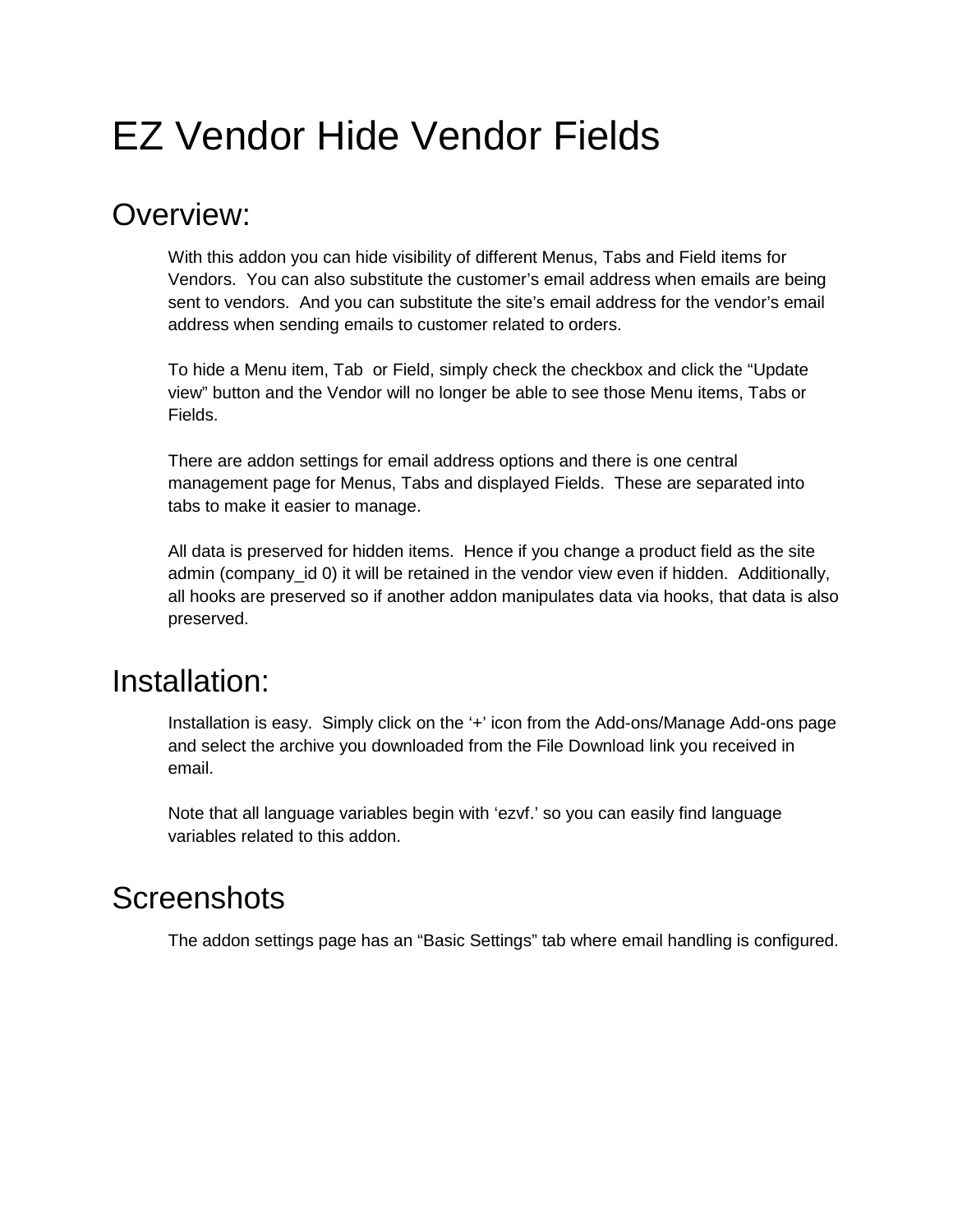| 芹                                                            |                    |                |              |
|--------------------------------------------------------------|--------------------|----------------|--------------|
| Orders $\sim$<br>$Products -$<br>Customers $\sim$            | Marketing -        | Website $\sim$ | Vendors      |
| <b>EZ Hide Vendor Fields</b>                                 |                    |                |              |
| <b>Basic settings</b><br>General<br>EZ Vendor Fields Basic + |                    |                |              |
| Email replacement address <sup>1</sup> .                     |                    |                |              |
|                                                              | no-one@example.com |                |              |
| Substitute return email address @:                           | ◛                  |                |              |
| Logging level:                                               | Detailed           |                | $\checkmark$ |
|                                                              |                    |                |              |

The Addons/EZ Vendor Fields page has 3 tabs that define what's to be hidden from Vendor view and what's not. Menu items are tree structured and Tabs and Fields are sectioned by the Controller.

VERSION 4.11.1 | 11/07/2020, 10:50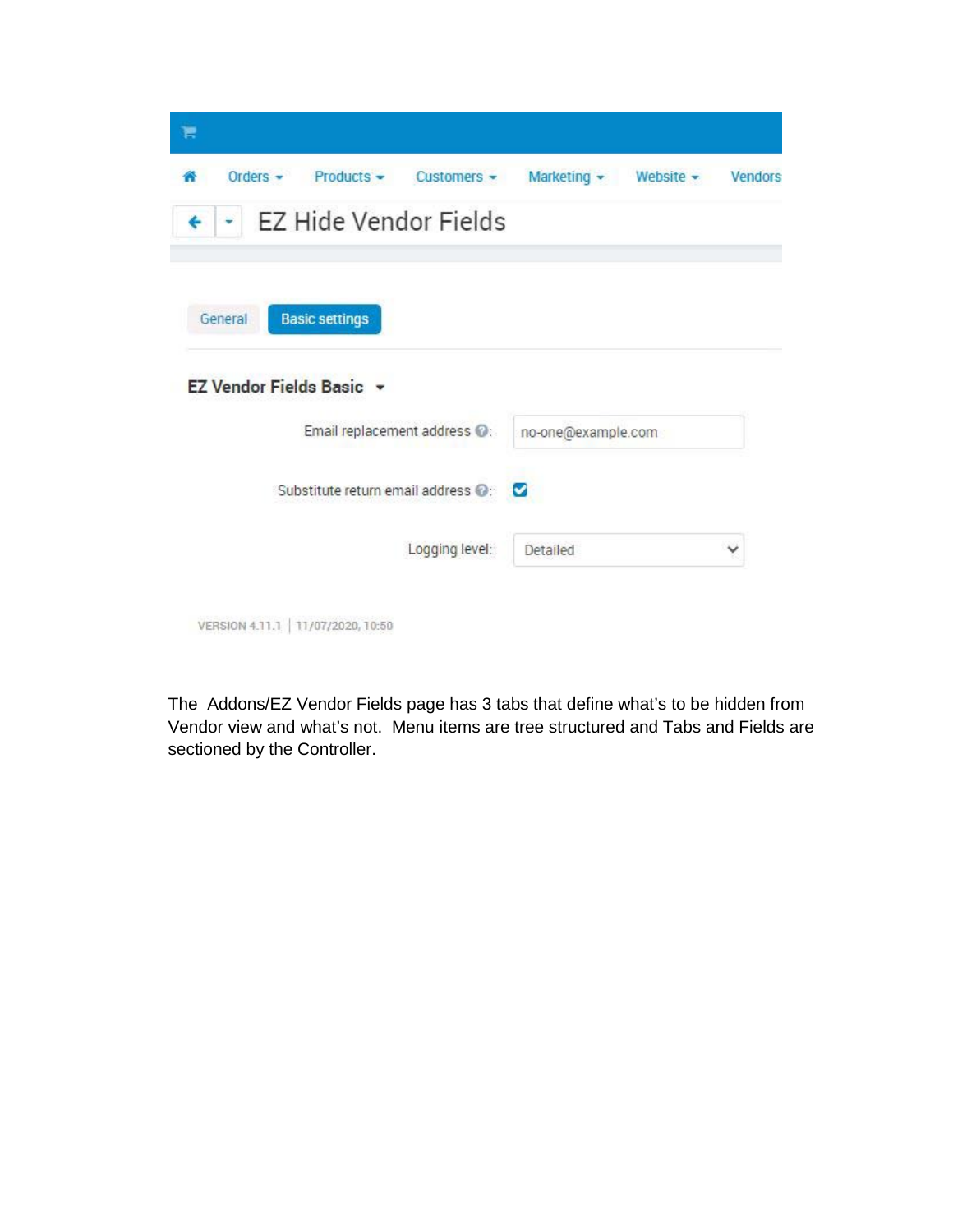| Ħ                                                                                                                                                                            |                                                                                                                                                                                                                                                                 |                           |           |
|------------------------------------------------------------------------------------------------------------------------------------------------------------------------------|-----------------------------------------------------------------------------------------------------------------------------------------------------------------------------------------------------------------------------------------------------------------|---------------------------|-----------|
| Orders $\sim$                                                                                                                                                                | $Products -$<br>$Customers -$<br>Hide Vendor View                                                                                                                                                                                                               | Marketing $\sim$          | Website - |
| <b>Hide vendor menus</b>                                                                                                                                                     | Hide vendor tabs                                                                                                                                                                                                                                                | <b>Hide vendor fields</b> |           |
| addons                                                                                                                                                                       | manage_addons                                                                                                                                                                                                                                                   |                           |           |
| administration<br>m<br>n.<br>taxes<br>countries<br>states<br><b>Cations</b><br>o<br>profile_fields<br>notifications<br>currencies<br>anguages<br>$\blacksquare$ translations | payment_methods<br>shippings_taxes<br>shipping_methods<br>localizations<br>status_management<br>order_statuses<br>shipment_statuses<br>customer_notifications<br>admin_notifications<br>code_snippets<br>documents<br>vendor_notifications<br>manage_langugages |                           |           |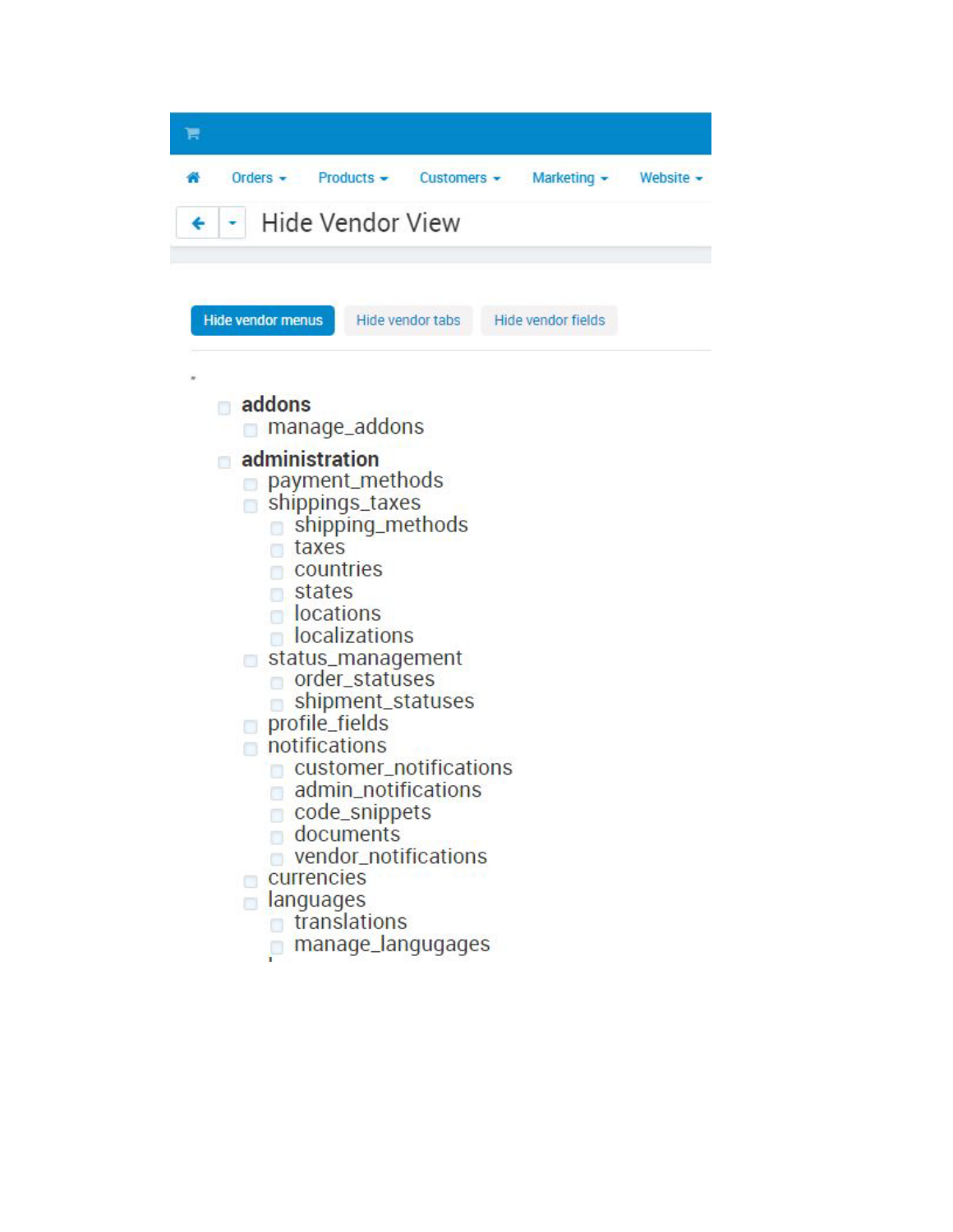

### Vendors

addons  $\blacksquare$  description logos plan

### Orders

addons

#### Products

- attachments
- features
- options
- gty\_discounts
- required\_products
- reward\_points
- seo
- shippings
- subscribers
- tags

**Update views**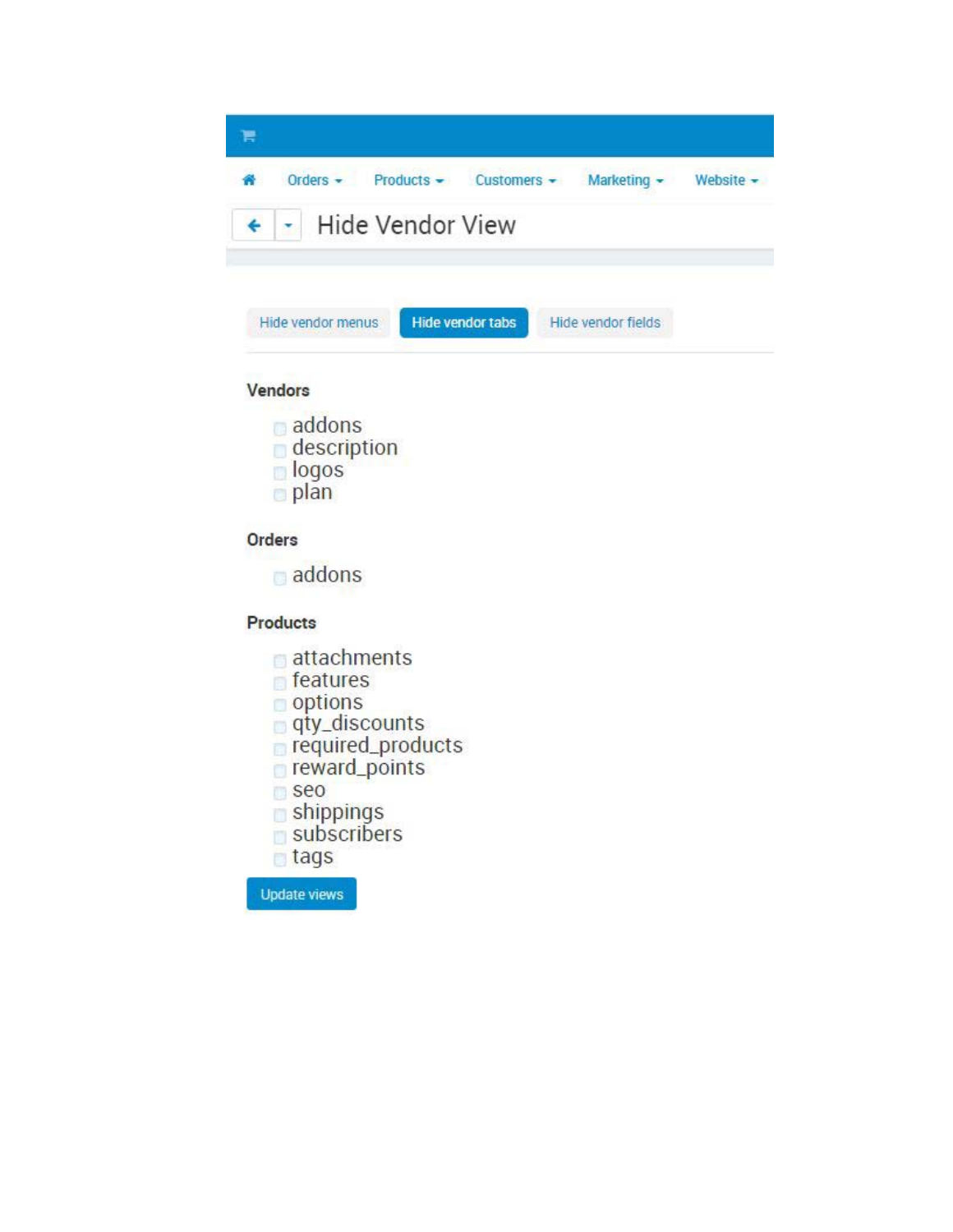| Orders $\sim$ |                          | $Products - Customers -$ | Marketing $\sim$ | Website - |
|---------------|--------------------------|--------------------------|------------------|-----------|
|               | +   -   Hide Vendor View |                          |                  |           |
|               |                          |                          |                  |           |

**Hide vendor fields** 

Hide vendor tabs

#### **Orders**

 $\blacksquare$  email

Hide vendor menus

phone

#### **Products**

- amount
- availability
- avail\_since
- details\_layout
- edp\_section
- features
- full\_description
- $\Box$  image\_pairs
- list\_price
- list\_qty\_count
- max\_qty
- $m$ in\_qty
- options\_exceptions
- options\_settings
- options\_type
- out\_of\_stock\_actions
- popularity
- $p$  price
- product
- products
- product\_code
- promo\_text
- □ qty\_discounts
- gty\_step
- search\_words
- seo\_settings
- shipping\_settings
- short\_description
- status
- tax\_ids
- timestamp